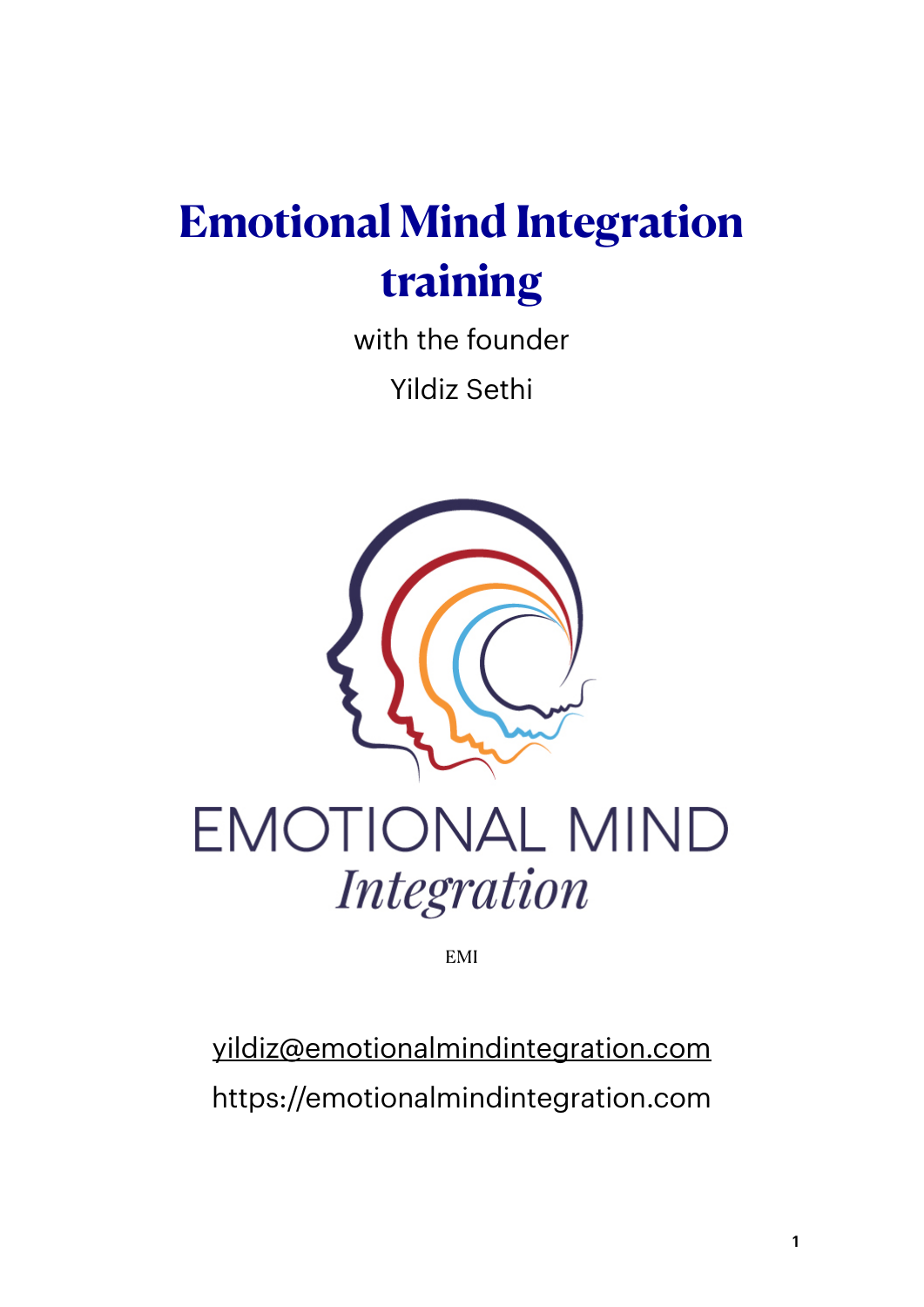### Emotional Mind Integration (EMI)

Emotional Mind Integration (EMI) is a Neuro trance psychotherapy for mental health, wellbeing and trauma related personal issues. Emotional Mind Integration has been designed for safety, in connecting the symptoms of problems, disturbances or trauma through the nervous system to the root cause. It facilitates a self-healing pathway for the client that is deep, fast and powerfully effective in resetting, the mind, emotional state and nervous system and integration, all within a session.



Yildiz

My name is Yildiz Sethi, a former physics and chemistry teacher with a strong curiosity about consciousness, life purpose and our place in the universe. I wanted to understand the mind and later what it is that prevents us from being free to be who we are. This led me to become a Vedic astrologer and later into innovation in Mind Science, psychotherapy, training and an author. I am an innovator in mind science but also a teacher. trainer, educator who loves to share innovation with early adopters. Early adopters are the most progressive group of people in society who are always at the cutting edge of any field, in looking for better ways to operate.

I offer a revolutionary approach for people who are ready to embrace the latest in Mind science in practice. Mind science includes the latest in neurotherapy, psychotherapy and the use of trance and the knowledge and skills on how to work with the unconscious mind in a way that is deeply receptive to the inner-most self-healing capacities of the client. This is a stand-alone modality for a wide range of issues that people struggle with, that goes far beyond what is in current practice, in transforming disturbed and traumatised Emotional Mind states that hold people back from being who they need to be, or living the life they would like to live.

I have a Master of counselling degree, clinical hypnotherapy diploma, NLP Cert, have been a lecturer in Methods of counselling for 8 years at the Australian College of Applied Psychology and have run my own private practice since 2000.

I am also the founder of New Dawn: Recovery from Sexual Abuse.com where Emotional Mind Integration is a significant part of the therapeutic process.

In going into private practice from science and then Vedic astrology in my quest to understand consciousness and how we create our reality, I realised that I wanted to help people out of the deep karmic patterns that restrict their ability to achieve their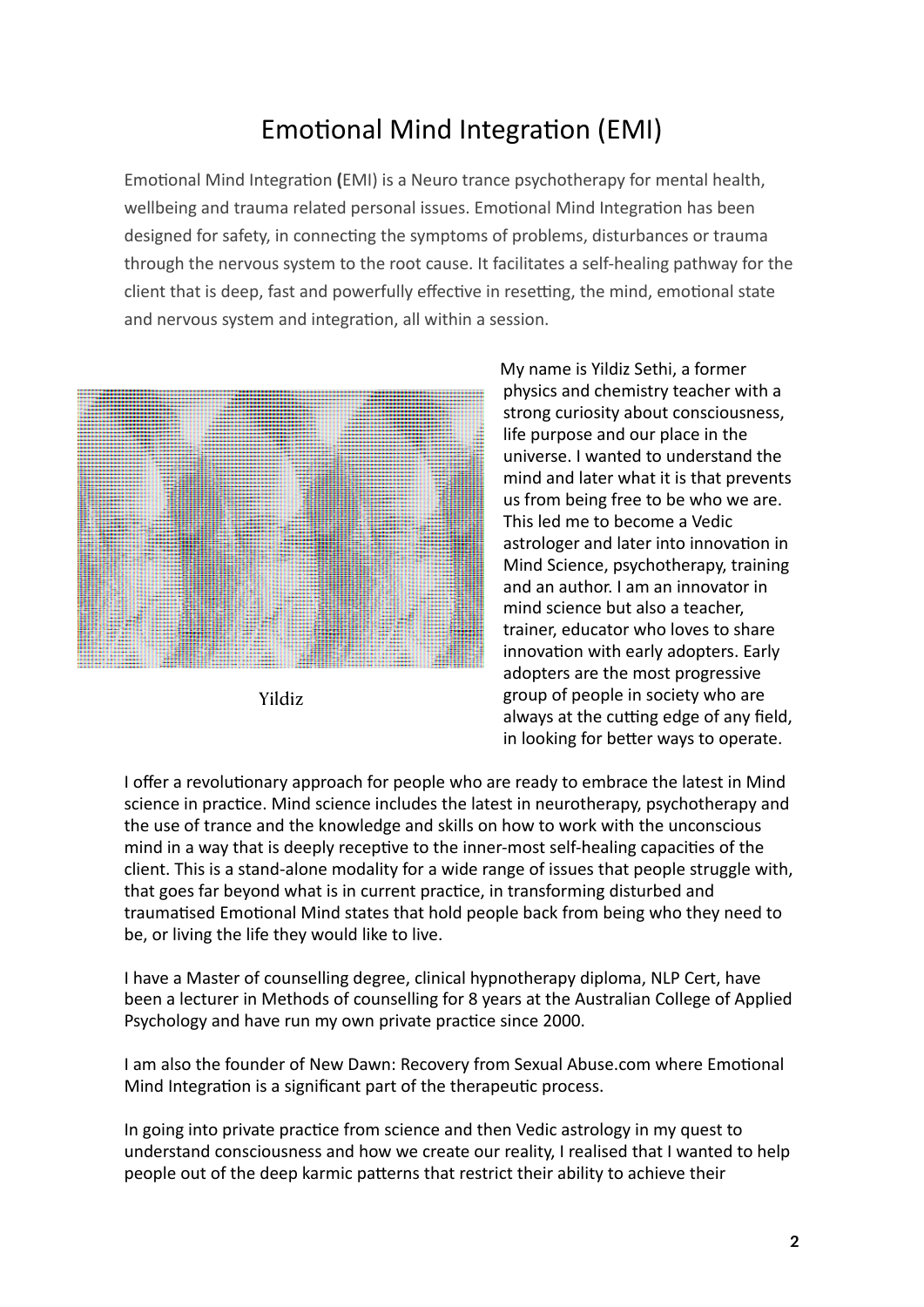potential. I came to realise that these are deeply buried unconscious patterns. I also noticed that we largely create our own reality and if this comes from a place of freedom and health, all is well as we develop and change throughout life. However, if we hold deeply unhealthy beliefs or disturbed emotions and trauma, we unknowingly (unconsciously) create a more troublesome and restrictive reality.

#### How do we develop such dysfunctional emotional mind states?

Through the act of living. The ups and downs, disappointments and shocks or trauma of life events and the choices we make. These are largely submerged in the unconscious mind to protect us from the pain and discomfort they cause and come out involuntarily, when they are triggered by everyday situations into disturbed mind and emotional states that appear to over-take us. In my experience of over twenty years with clients I have found that many mental health and wellbeing issues stem from disturbed or traumatised emotional mind states. They are deeply buried in the unconscious mind and so cannot be accessed easily by counselling, psychotherapy or coaching and further, those traditional approaches don't have the knowledge or techniques to be able to process such disturbed states efficiently, according to their current knowledge about what the mind body and soul require for resolution in a fast and non-traumatising manner. Emotional Mind Integration has been designed to do just that. Emotional Mind Integration is also more effective than clinical hypnotherapy in having more up to date knowledge of how the mind works and what is required for the client to access self-healing in an accurate manner, in collaboration with the wisdom and ability of the mind and body for selfhealing.

See These Videos HERE <https://emotionalmindintegration.com/free-emi-training-gift/>

#### **Is this suitable for you?**

This is suitable for people who are wanting to embrace the latest cutting edge developments in Mind Science in making a difference. Mind science being the latest in neuroscience, epigenetics, psychotherapy and hypnotherapy. If this is you, maybe you're an early adopter. Early adopters may be existing practitioners, 'people who help people,' or those who are entering the field for the first time. All early adopters are looking for something more than is available in traditional education at this time, because change in traditional fields is slow.

#### **What do I offer in Training?**

I am the innovator of Emotional Mind Integration (EMI). EMI is trademarked by me. This is a wholistic approach that works with the mind, heart, body and soul in clearing disturbances and trauma, one neural pathway at time, that requires only a few sessions for completion of a complex issue. It is a gentle, safe and collaborative process where the practitioner facilitates self-healing in the client. This is a deeply foundational neuro-trance psychotherapy, that links the symptoms of a disturbance to the neural networks in the body, to its core origins and utilises naturally occurring healing pathways and completes with integration. All within one session at a time. For this reason, it may be used across a wide range of human experiences from mental health (depression,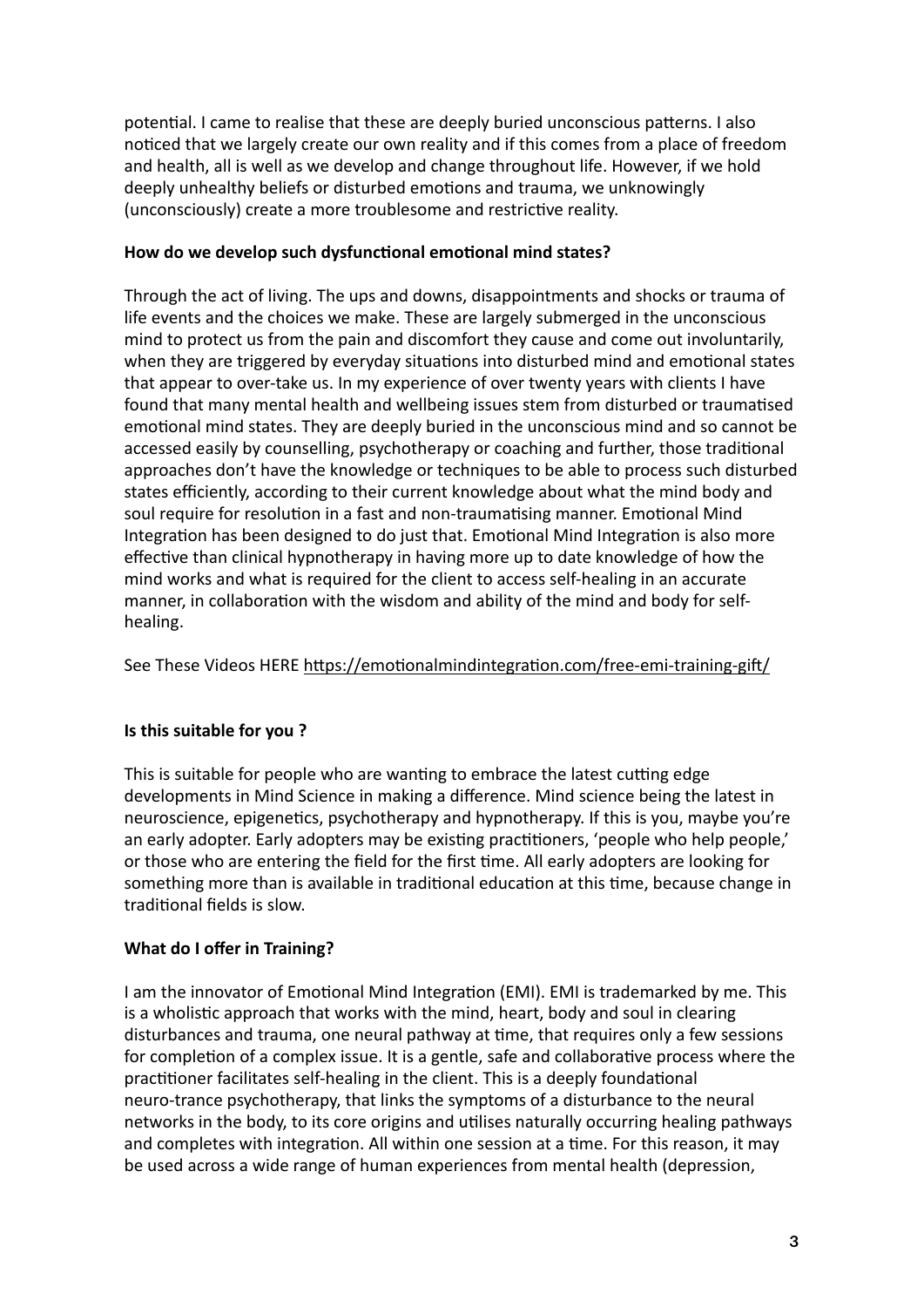anxiety, panic, self esteem), to personal development, resolving blocks, to finding and fulfilling potential and trauma recovery.

Emotional Mind Integration training takes place with the founder Yildiz in composite online trainings consisting of pre-recorded webinars, plus live, online group experiential components with her and the training group.

You will receive a copy of the course book *Rapid Core Healing* Y Sethi 2016. The webinars include videos, information sheets, reading and worksheets and case studies to complete. This means that by the time trainees enter the online webinar they are ready for this final component of putting theory into practice. On completion you will receive a Certificate.

#### **How quickly can I start using it?**

You can start using it as soon as you have completed the course, received your certificate. If you are a new practitioner you will need to complete the short online readiness to practice as a health professional in Australia course) included in the EMI training fee and get insurance and start practicing.

If you are already a practitioner simply add it to your insurance and start straight away.

#### **Bonus**

Go on my site at trained by us so people can find a practitioner near them.

#### **What does the training consist of?**

You may do EMI as a stand alone practice or part of Rapid Core Healing. Emotional Mind Integration is an essential Key training that makes up the triple master training of Rapid Core Healing and Recovery From Sexual Abuse and trauma.

Emotional Mind Integration training takes place online and is available nationally and internationally. International trainees, may take part in existing Australian trainings or arrange a group of people together in their country and approach me to see if I can hold a training more suitable to their time-zone.

Emotional Mind Integration may be used for Mental Health, Triggers, Coaching and trauma related issues including recovery from sexual abuse.

Don't miss out. Check out the website to find the next online courses and join at least 6 weeks beforehand so you may be ready for the online experiential component.

### [yildiz@emotionalmindintegration.com](mailto:yildiz@emotionalmindintegration.com) https://emotionalmindintegration.com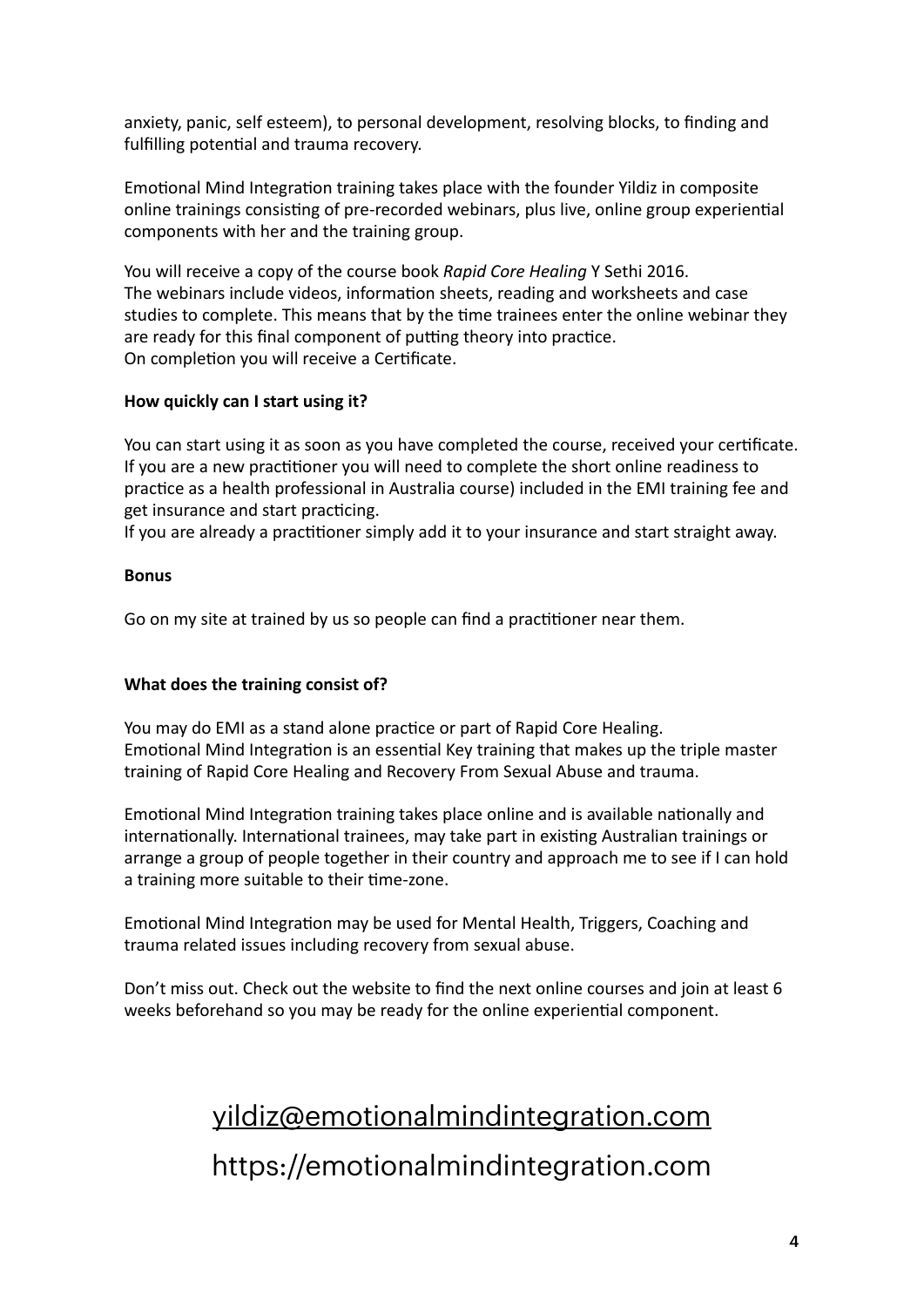

Rapid Core Healing

My book can be bought at Amazon as a paperback or kindle - please note that the price of the book will be refunded if you purchase the course.